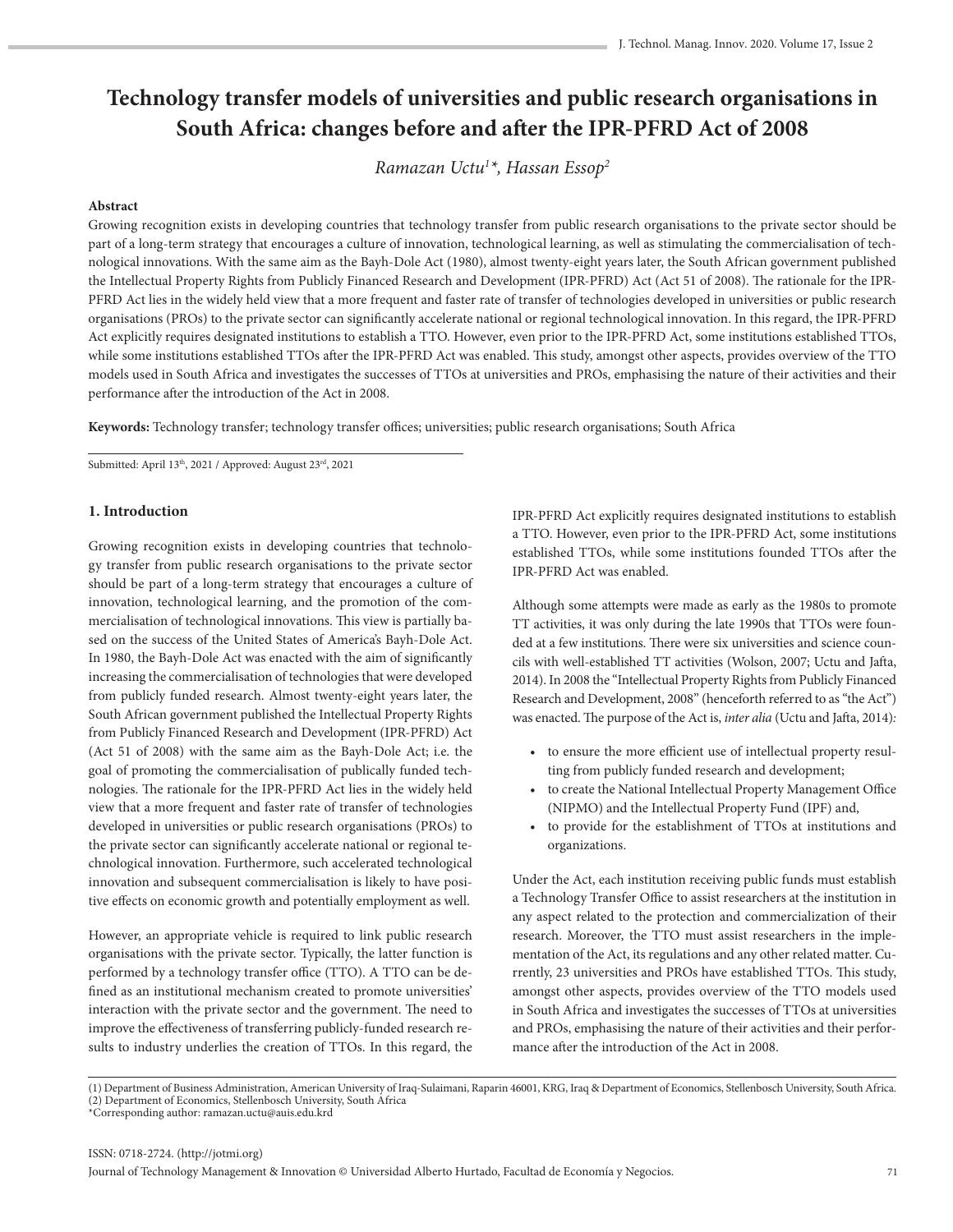Specifically; this paper addresses the following questions<sup>1</sup>:

- Which technology transfer management models do universities and research institutions use in South Africa?
- How did the university TTOs perform after the new legislation?

The paper is structured as follows: The paper begin with a short background of TTOs and the concept of TTs and, followed by a brief overview of the TTO-enabling legislation in South Africa. Then the paper presents the survey results of the TT models used at universities and research organisations in South Africa. The last section summarises and considers pointers for further research.

### **2. Bayh-Dole Act and TTOs**

The history of TTOs dates back to 1924 when Professor Harry Steenbock, who demonstrated that Vitamin D could be boosted in food and drugs through a process of irradiation, wanted income derived from the discovery to be ploughed back into research. With the cooperation of other alumni, he founded the Wisconsin Alumni Research Foundation (WARF) which is the US's oldest known TTO (Sampat and Nelson, 1999; Litan et al,. 2007; Feldman and Breznitz, 2010; Etzkowitz, 2017; Feldman and Clayton, 2017; Hayter and Rooksby, 2020). WARF, as a TTO, could accept patents, licence such patents to third parties, and distribute revenues the discoverer and relevant institution (Sampat and Nelson, 1999; Litan et al., 2007).

After the foundation of the WARF, it took over five decades and several developments to accelerate TTO creation and development. Such developments have been evolving federal policy, shifts in R&D spending, the emergence of knowledge-based industries, a growing emphasis on regional economic growth, rising awareness of commercialisation success stories and a reduction in public support for universities (Litan et al., 2007).

As these trends developed, lawmakers in the USA recognised the need to intervene and to develop appropriate legislation to promote innovation. As a result, the Bayh-Dole Act, also known as the University and Small Business Patent Procedures Act, was approved by the United States Congress under the Enactment of the Bayh-Dole Act (P.L. 96- 517) and the "Patent and Trademark Act Amendments of 1980" on 12 December 1980. Specifically, the Bayh-Dole Act regulates intellectual property resulting from research funded by the federal government. In addition, the legislation established a uniform policy on patent among the many federal agencies that fund research, whilst also allowing small businesses and non-profit organisations and universities to retain ownership of materials and products they discover and develop using government resources. Changes to the Act were made to extend the scope of the legislation to all contractors funded by the federal government, and to set standard licensing procedures in place. (AUTM, 2017b; COGR 1993; Tahvanainen and Hermans, 2008)<sup>2</sup>.

After the passage of Bayh-Dole, many institutions set up TTOs to manage and protect their intellectual property (Siegel et al., 2003; Phan and Siegel, 2006). The Bayh-Dole Act offers a range of opportunities to universities. In the USA, universities control inventions made using public funds and commercialise them in terms of the Bayh-Dole Act. As a result, core technologies often stem from university patents. This outcome underlies the importance of universities' potential impact on a nation's patent production. In the USA, there are several examples of the impact that universities has had in the development of the economy that range from the biotechnology to the software industry. Some of these examples include:

- The 1980 Cohen and Boyer (Stanford and University of California) patent on recombinant DNA technology is at the heart of the entire biotechnology industry (King, 2007; Srivastava and Chandra, 2012).
- The Axel patents (from Columbia University), presented a new process for inserting genes into mammalian cells to make protein. This invention resulted in a host of new pharmaceutical products (COGR, 1993:1; Srivastava and Chandra, 2012).
- Several companies spun off from Stanford University (such as Google, Sun Microsystems, Silicon Graphics, Netscape, Cisco Systems, and Yahoo). In addition, around 150 new MIT-related companies are set-up on an annual basis, with a minimum of 10% directly linked to university technology transfer undertakings (Palmintera et al., 2005).

As a result of the success of TTOs from USA universities, international universities and research organisations became interested as to the reasons behind the aforementioned success in the USA. The international reaction is clearly visible, with TTOs having been established in many countries other than the USA. Developed economies such as the United Kingdom, Germany, and emerging economies such as South Africa, Brazil, India and China amongst others have developed and adapted their laws and policies to allow universities and faculty members to manage and transfer intellectual property (IP) to the marketplace, following the USA legal model (Nelsen, 2007; Uctu and Jafta, 2014).

In the case of South Africa, the government introduced legislation encouraging the patenting of publicly funded research (So et al., 2008). The main purpose of the Intellectual Property from Publicly Financed Research and Development Act, 2008 ("the Act") is to promote and enable the use and commercialisation of IP generated from publicly financed research for the benefit of society. The Act also seeks to:

- a. encourage and reward human ingenuity and creativity;
- b. support to grow and develop the private sector, particularly small and medium-sized enterprises and Broad-Based Black Economic Empowered enterprises<sup>3</sup>;

<sup>&</sup>lt;sup>1</sup> A study by Allessandrini, Klose & Pepper (2013) also considers the status quo of TTOs in South Africa, however, their focus was organisational structures and key factors determining successful technology transfer at 13 publicly funded research institutions prior to the ACT 2008.

<sup>2</sup> This legislation was co-sponsored by Senators Birch Bayh of Indiana and Robert Dole of Kansas.

<sup>3</sup> This stems from the legacy of inequitable access to the market under Apartheid by the majority of the population, which has resulted in provision for redress in almost all South African legislation. More information on BBBEE can be found through the South African Department of Trade and Industry (dti, 2017).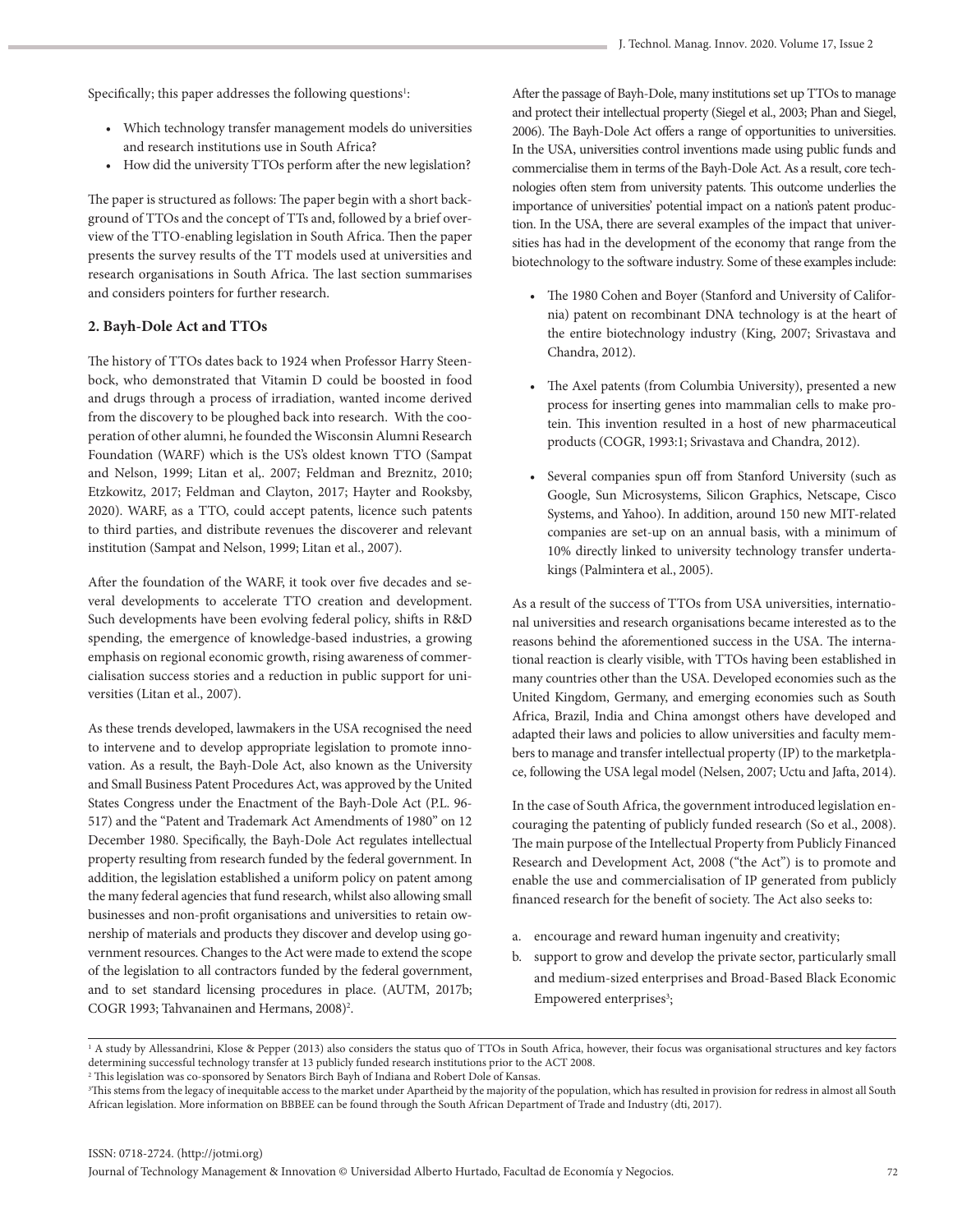- c. provide IP protection before research results are published; and
- d. provide for State "walk-in" rights where necessary, the State may use the results of publicly financed research and development – with regard to the IP needed for the health, security and emergency interests of South Africans.

While it is evident from the aims of the Act that there are many similarities with the US Bayh-Dole Act, additional provisions in the South African legislation are also included to address unique local conditions such as a preference for licensing to Broad-Based Black Economic Empowerment (BBBEE) companies.

## **3. The Nature and Importance of Technology Transfer (TT) and Technology Transfer Offices**

Given the history of TT as discussed above, it is important to be clear as to what TT means. However, TT is defined differently by different people and institutions, guided by their purpose. There are overlapping elements, and the differences are often a matter of nuance and emphasis, as is shown below. In general terms, TT is the sharing and application of scientific knowledge between research institutions and society. The participants may include laboratories, universities, industry, research institutes, local and state governments, and facilitators from third parties such as venture capitalists and management firms (Synder et al., 2003). Dos Santos and Rebolledo (2006) describe different ways in which TT occurs, such as oral communication, the physical transfer of a tangible research result or through the licensing of the intellectual property. Focusing on TT as a "process", Friedman and Silberman (2003:18), identify TT as "*…a process whereby invention or intellectual property from academic research is licensed or conveyed through use rights to a for-profit entity and eventually commercialized.*"

Other definitions with overlapping elements abound. Synder et al. (2003:3), for example, presents TT definitions from various sources in their paper, including the following:

- The National Technology Transfer Center (NTTC) regards TT as the process of utilising technology, expertise, know-how or facilities for a function or use different to the initial intention of the institution involved. TTs can result in commercialisation or product/process improvement.
- The Federal Laboratory Co
- nsortium (FLC) considers TT as a process whereby existing knowledge, facilities or capabilities developed under federal R&D funding are utilised to fulfil public and private needs.

Moreover, the *Association of University Technology Managers (*AUTM, 2017a), define TT as *"…the process of transferring scientific findings from one organization to another for the purpose of further development and commercialization*." Although these definitions are subtly different and contains nuances not elaborated upon here, it suffices to note for our purposes that TTOs are critical institutions in the development and commercialisation process of technological innovations. In summary, to facilitate and promote TT at universities and other research organisations, an institutional mechanism is required, namely the Technology Transfer Office (TTO). Siegel, Veugelers and Wright (2007: 641) see that TTOs act as an 'intermediary' between two parties namely university scientists (supplier of the innovations) and others who might (help to) commercialize them (i.e. firms, entrepreneurs, and venture capitalists). The establishment of TTOs stems not only from the need to improve the university performance effectiveness but also from the promise to increase university income by transferring research results to industry and licensing of technologies (Dos Santos and Rebolledo, 2006; Siegel, Veugelers and Wright, 2007).

The Association of University Technology Managers (AUTM) has outlined four primary reasons for establishing university TTOs, namely to:

- facilitate the commercialisation of research results for the public good
- reward, retain and recruit high-quality researchers
- develop closer ties with the industry
- generate income for further research and education, and, therefore, to promote the economic growth (Young, 2005:13).

In addition to abovementioned reasons, Siegel, Veugelers and Wright (2007) emphasized that the TTOs activities have significant economic and policy consequences as licensing agreements and university spinoffs will contribute to increase revenue for universities, employment opportunities for researchers and graduate students, and local economic and technological spillovers by encouraging increased R&D investment and job creation.

The mission of TTOs is therefore to transfer the results university research from laboratories to commercial applications for the benefit of society. In general, the TTO seeks and receives reports from authorities on inventions; reports the inventions to sponsors; determines whether to hold title to inventions produced with external funding; files applications for patents; markets those patents to industry and negotiates and administers licence agreements. In addition, TTOs are also responsible for tracking patent litigation, recording of income and disbursements (COGR, 1993: 3). The university's mission statement and its IPR policies will also impact on the internal TTO infrastructure to support research and technology transfer. Globally, there are many different forms of university TTOs, including the following:

- (i) an office or department within the university usually referred to a Technology Licensing Office (TLO), an Office of Technology Transfer (OTT), Knowledge Transfer Office (KTO) or some related name;
- (ii) an external office, founded either as a for-profit or a not-forprofit organisation;
- (iii) both an external organisation and a university office working together; and
- (iv) an external company that performs contract services for the university on a project-by-project basis (Young, 2005:14)

Given the discussion above, the importance of TTOs cannot be understated, perhaps even more so in a developing country context. After a short account of the advent of TT and TTOs, we now get to one of the key questions in this paper, namely to investigate which TT models are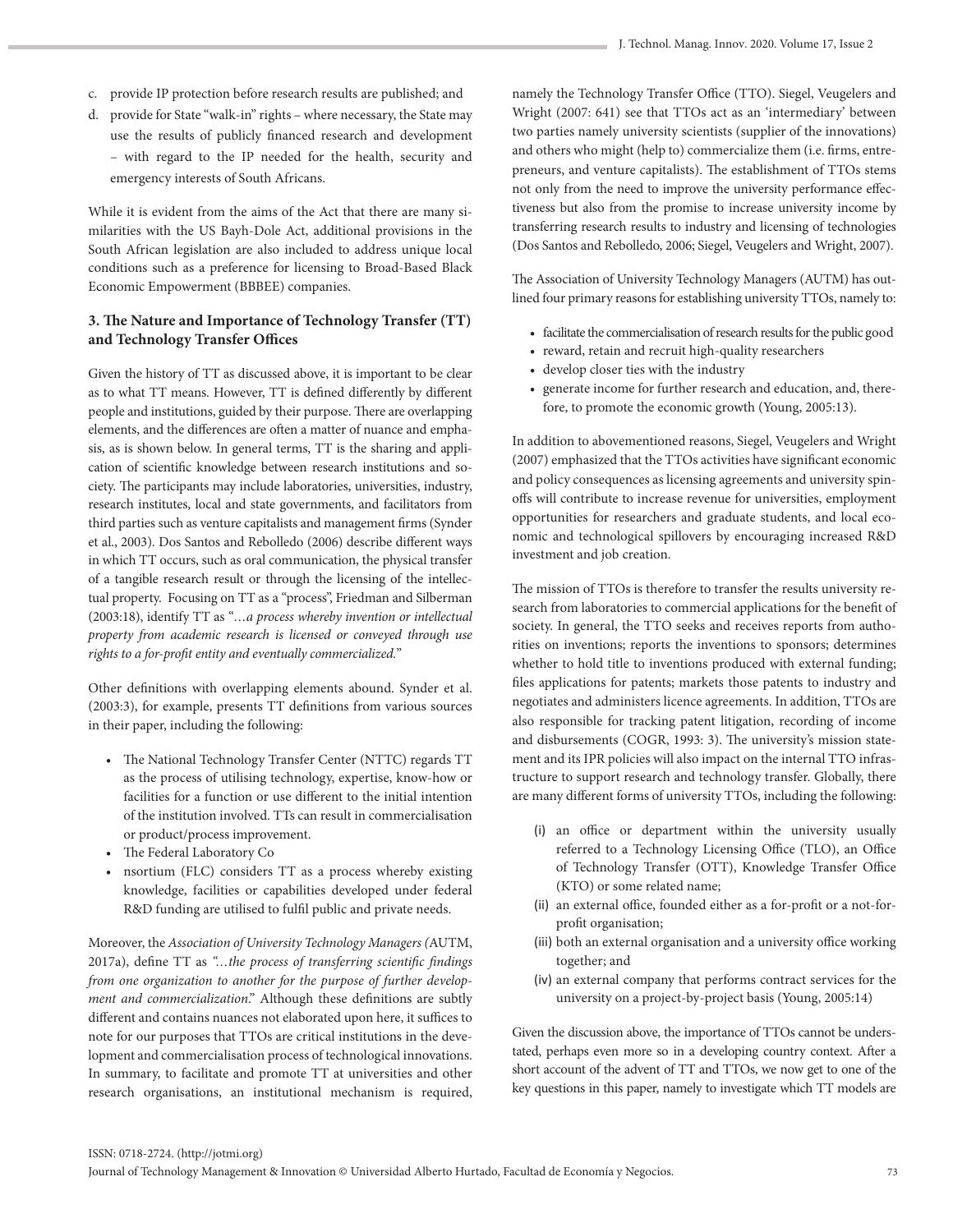employed at South African universities and PROs. The next section will focus on which TT models are utilised in South African universities and public research organisations, with some additional research results.

## **4. Technology Transfer Models at South African Universities and Public Research Organisations**

#### **4.1 Methodology**

Apart from consulting relevant secondary sources and official university documentation, a direct survey method was employed to garner the data for this paper. The data collection method entailed, firstly, gathering information on the existence and activities of TTOs via telephone and electronic means over a six-month period. Several variables that are considered to be the standard were identified as output measures and data for those variables were collected. These output measure variables are: invention disclosures, PCTs applications (The Patent Cooperation Treaty), provisional patent applications, licenses or sale of IP and the number of spin-out companies. Moreover, information on the revenues from commercialisation was attained were possible. Measuring the impact of the TTO activities on the economy and society does not fall within the scope of this paper. A recent report released in April 2017 conducted a survey on technology transfer functions at universities and science councils (DST, 2017). However, the survey had a response rate of 24 out of 33, with two universities (Sol Plaatje University and the University of Mpumalanga) not included in the survey, with all the results being aggregated.

In this section the research results are presented, focusing first on the universities and their TTO models, followed by the PROs and their TTOs. An attempt is made to draw out similarities and differences between the two organisational types.

#### **4.2 The Universities and TTO models**

South African Technology Transfer Offices (TTOs), like their international counterparts, tend to follow two main models: (1) an internal institutional office, or (2) an external company. Unlike universities in other countries; however, there are currently no South African universities that use an external organisation that is not linked to the university for technology transfer; the external companies, although separately registered entities, are wholly owned by the university itself.

Either model of TTOs will focus on technology transfer *per se* (i.e. intellectual property (IP) management and commercialisation, usually with some IP contract management), or will undertake numerous functions related to technology transfer such as IP management and commercialisation, contract management, short course management, consulting, financial management of grant and contract research, and project management.

The South African public universities<sup>4</sup> (also referred to as Higher Education Institutions (HEI), of which there are 26) current situation with regard to TTO formation are listed in Table 1 below, together with the type of model they follow (Internal/External) and the functions they perform (TT mainly/Numerous). In addition, their funding (Institutional/Self-funding) is also given.

| No             | University                                     | Type of office    | <b>Functions performed</b> | Funding                    |
|----------------|------------------------------------------------|-------------------|----------------------------|----------------------------|
| $\mathbf{1}$   | Durban University of Technology (DUT)          | Internal          | Numerous                   | Institutional              |
| $\mathbf{2}$   | Nelson Mandela Metropolitan University (NMMU)  | Internal/External | TT mainly                  | Institutional              |
| $\mathfrak{Z}$ | North-West University (NWU)                    | Internal          | TT mainly                  | Institutional              |
| $\overline{4}$ | Stellenbosch University (SUN)                  | External          | TT mainly                  | Institutional              |
| 5              | Tshwane University of Technology (TUT)         | Internal          | TT mainly                  | Institutional <sup>2</sup> |
| 6              | University of Cape Town (UCT)                  | Internal          | TT mainly                  | Institutional              |
| 7              | University of the Free State (UFS)             | Internal          | TT mainly                  | Institutional              |
| 8              | University of Johannesburg (UJ)                | Internal          | TT mainly                  | Institutional              |
| 9              | University of Kwa-Zulu Natal (UKZN)            | Internal/External | TT mainly/Numerous         | Self-funding               |
| 10             | University of Pretoria (UP)                    | Internal          | TT mainly                  | Institutional              |
| 11             | University of the Witwatersrand (Wits)         | External          | Numerous                   | Self-funding               |
| 12             | Cape Peninsula University of Technology (CPUT) | Internal          | TT mainly                  | Institutional              |
| 13             | University of the Western Cape (UWC)           | Internal          | TT mainly                  | Institutional              |
| 14             | Central University of Technology (CUT)         | Internal          | TT mainly                  | Institutional              |
| 15             | Vaal University of Technology (VUT)            | Internal          | TT mainly                  | Institutional              |

**Table 1:** TTOs at South African Public Universities

4 There are 30 private universities or colleges in South Africa, with most focusing on undergraduate or diploma degrees.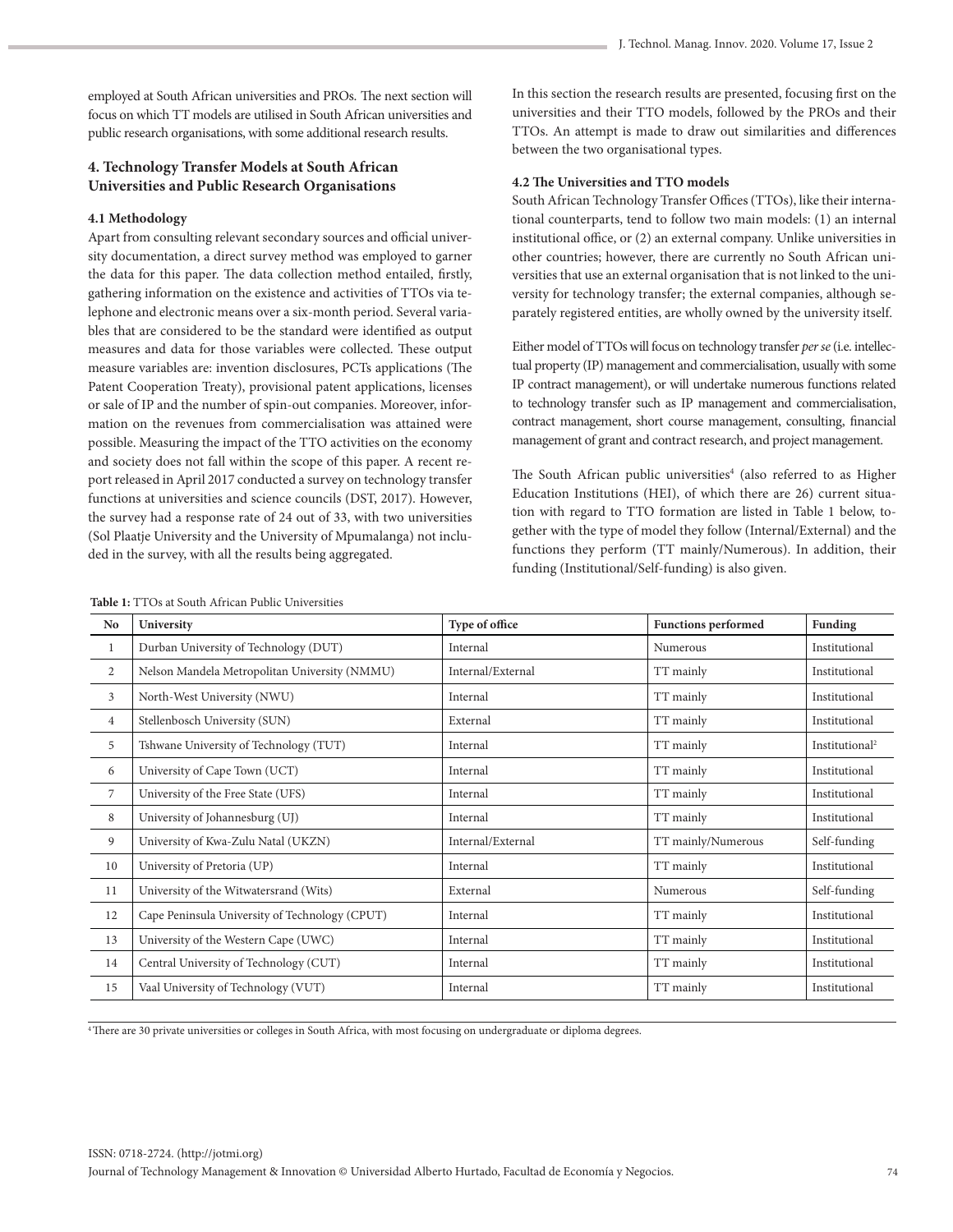| 16 | University of Zululand (UZ)                              | Internal                                   | TT mainly                 | Institutional |
|----|----------------------------------------------------------|--------------------------------------------|---------------------------|---------------|
| 17 | University of South Africa (UNISA)                       | Internal                                   | TT mainly                 | Institutional |
| 18 | Rhodes University (RU)                                   | Internal                                   | TT mainly (biotech focus) | Institutional |
| 19 | University of Fort Hare (UFH)                            | Internal, but functions with research unit | Unknown                   | Institutional |
| 20 | Walter Sisulu University of Science and Technology (WSU) | Internal, but functions with research unit | Unknown                   | Institutional |
| 21 | Sefako Makgatho Health Sciences University (SMU)         | None                                       | N/A                       | N/A           |
| 22 | Sol Plaatje University (SPU)                             | None                                       | N/A                       | N/A           |
| 23 | University of Mpumalanga (UMP)                           | None                                       | N/A                       | N/A           |
| 24 | University of Limpopo (UL)                               | None <sup>5</sup>                          | N/A                       | N/A           |
| 25 | University of Venda (UNIVEN)                             | Forum                                      | N/A                       | Institutional |
| 26 | Mangosuthu University of Technology                      | None                                       | N/A                       | N/A           |

**Source:** Authors' own construction 2019

Notes:

- i. Note that UKZN has both an internal office focused on technology transfer (established in October 2008) and an external company.
- ii. NMMU's TTO, TUT's TTO and UKZN's internal TTO were partially funded by the Innovation Fund<sup>6</sup>.
- iii. NMMU also has a commercial company called Innovolve. The latter aims to commercialize NNMU innovations by licensing intellectual property, as well as by supporting and forming spinout companies.
- iv. The Eastern Cape Regional Technology Transfer Office (ECR-TTO) was supposed to be formed by all four Eastern Cape universities under a Memorandum of Agreement. The ECR-TTO assists institutions to manage and commercialize their Intellectual Property, particularly as Fort Hare University and Walter Sisulu University do not have full-fledged Technology Transfer Offices. Rhodes University's TTO is also focussed on the biotech field. The NMMU's TTO is known as the Department of Innovation Support & Technology Transfer. The ECR-TTO was supposed to be funded by the National Intellectual Property Management Office.
- v. The UFH and WSU have units that focus on research and innovation; within these units there are staff that are dedicated to technology transfer.

Out of all the TTOs at universities, only three (SUN, UKZN and Wits) are external companies, although UKZN has an internal office as well, and only three (UKZN, Wits and DUT) perform numerous functions, which include but are not limited to the traditional TT functions. Only two (UKZN and Wits) are self-funded which corresponds to their status as external companies. SUN's TTO migrated from being an internal office to an external office, but it is still funded by the university.

UKZN's internal TTO was funded by the Innovation Fund for a period of three years, after the university became responsible for funding its TTO. Part of the reason for setting up this office is the disconnect between UKZN's research output and its patent portfolio. The external company, UKZN Innovations (Pty) Ltd, undertakes numerous other functions such as consulting work, both with UKZN academic staff and without them, as well as property development. The internal TTO is meant to manage IP and the external company is meant to commercialise IP. Unless there is significant interaction between the two; however, this presumes that there can be a split between these two functions and that a patenting strategy can be developed without commercialisation input.

Wits' TTO is situated within the Wits Commercial Enterprise (Pty) Ltd, which also undertakes all grant and contract management for Wits' academic staff, including financial management of projects. Wits Enterprise staff occasionally undertake consulting work. Wits Enterprise also manages many of Wits' short courses, although there is no consistency in the short course model used across Wits.

Even within those universities which have an institutional office and focus mainly on technology transfer *per se*; there are differences between their reporting lines within the university. NMMU, UCT, NWU and UFS report directly to the most senior person for research (Deputy Vice-Chancellor (DVC) or equivalent), whereas UJ's TTO reports to an Executive Director who reports to the Deputy Vice-Chancellor. The TTO's at UP, TUT and UKZN form part of the Research Office and report to the Director for Research, who then reports to the Deputy Vice-Chancellor. The reporting lines often show the importance placed on TT by the university, and more senior reporting lines can empower the TTO's to operate independently.

At least two other universities (WSU and UFH) have technology transfer officers on their organogram or advertising openings for those posts. These universities typically do not even have a dedicated webpage for their TTO office. This potentially reflects the fact that TTOs are not prioritized at these institutions. Furthermore, five universities (of which two are approximately 2 years old) do not have TTOs.

Globally, access to experienced technology transfer professionals is one of the main barriers to the development of TTOs. As a result, Denmark and Germany, for instance, have invested millions of euros

<sup>5</sup> The university has established the Univen Research and Innovation High Level Stakeholders Forum; however, there is no TTO and the University's strategic plan for 2016- 2020 does not reference a TTO (Univen 2015).

<sup>6</sup> The initial aim of the Innovation Fund was to foster South Africa's economic competitiveness by investing in technological innovations and supporting South Africans looking for IP protection . However, the Innovation Fund became part of the TIA. The TIA is involved in several fields, namely in industrial biotech, agriculture, health, mining, energy, advanced manufacturing technologies and information and communication technologies and is a new public entity created by a merger of seven DST-funded organizations, namely, Tshumisano, Lifelab, BioPAD, Plantbio, Cape Biotech, the Innovation Fund and AMTS (Advanced Manufacturing Technology Strategy) (see Uctu and Essop, 2013)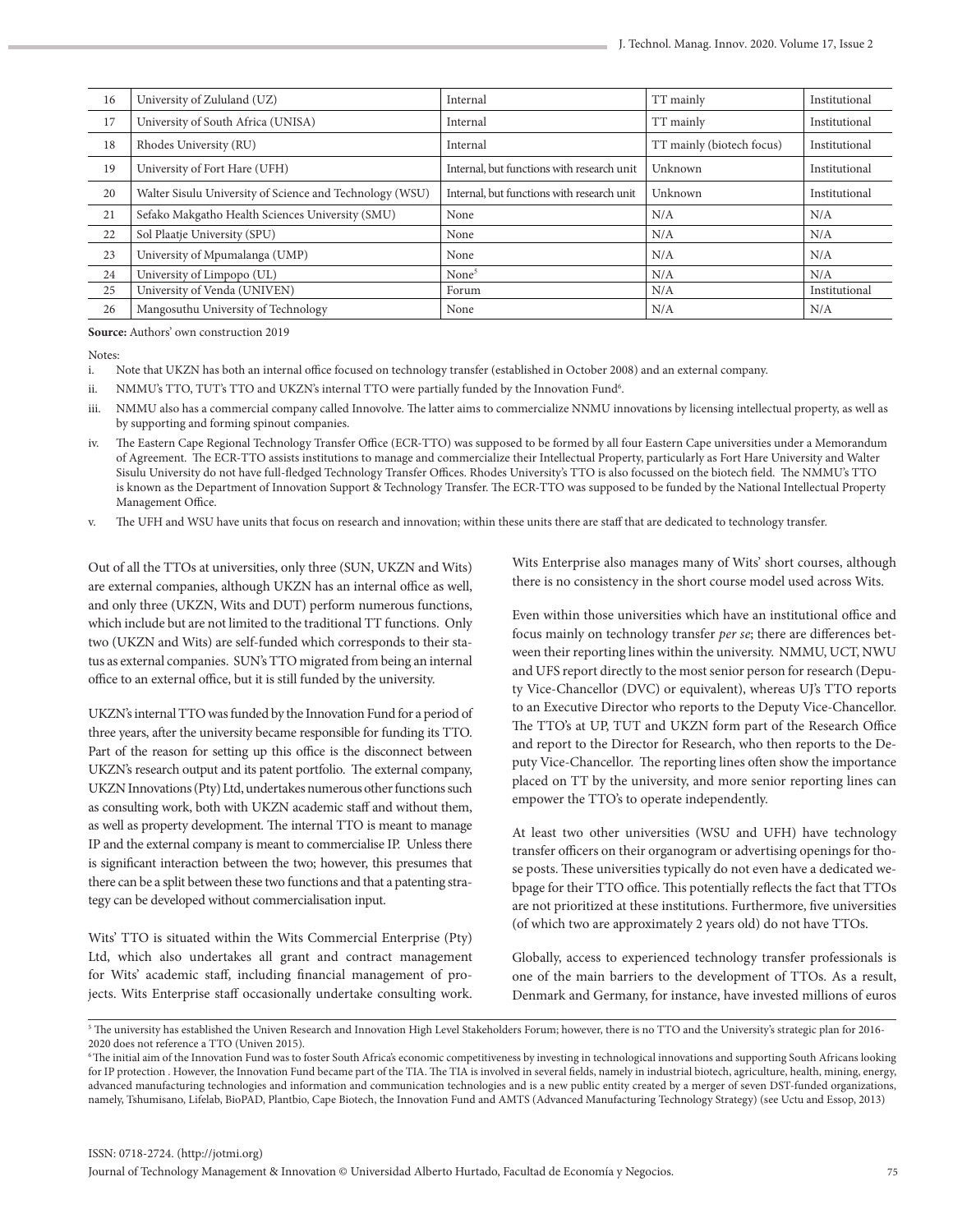to promote the development of technology transfer office staff. In the same vein, the UK government has raised spending on training in university intellectual property management (Cervantes, 2003). Muscio (2010) also argues that the quality of personnel at the TTOs is very crucial when it comes to collaboration with industry. They found that TTOs managed by professional staff that have industry background and dedicated staff in certain industries (like biotechnology, IT and engineering etc.) close the difficult cultural gap between the industry and university. TTO managers and staff need to understand the academic world and also need to have a good understanding of the business world. Having such suitable qualified staff increases the probability of successful commercialisation.

In South Africa, the qualification and staffing of the TTOs vary widely even amongst those universities whose TTOs perform similar functions. The differences are typically dependent on whether all university research contracts are managed by the TTO and the number of research contracts, as well as by the size of the research output. For example, the North-West University TTO has three staff members; two technical staff members and one administrative staff member; of the technical staff, one has a doctorate and commercial qualification and one has a law degree. UFS's technical staff member has a scientific doctorate while Wits has 19 staff, but only two are dedicated to TT, both with science doctorates. UKZN has two internal and ten external staff; the internal staffs have law degrees while the external staffs have commercial qualifications. Overall, 53% of TTO staff in South Africa's HEI and Science Councils have four or more years of experience (based on a 70% sample, DST, 2017), most likely reflecting a generally moderate level of skill and experience in the field of technology transfer.

If the primary mission of universities is to teach rather than conduct research and commercialise it, the establishment of a TTO may not be justified. Without a strong research focus, the organisation would struggle to find a sufficient demand for TT services. Pouris (2007) found that, based on citations in the international scientific literature, only six South African universities are among the top 1% of the world's institutions, namely, the Universities of Cape Town, Stellenbosch, Pretoria, Witwatersrand, Kwazulu-Natal and the Free State. Lubango and Pouris (2007) investigated the innovation activity at South African universities and found that the Universities of Pretoria, Stellenbosch, Cape Town, Witwatersrand and the North-West are the most patent active. All these universities have TTOs, and none of the universities without TTOs are highly research-intensive.

Some universities are not very efficient in the commercialization of their technology. According to Chapple et al. (2005) this may be attributed to the lower rates of R&D and economic activity in those regions. Regional TTOs may be best suited in such situations to provide additional assistance to both universities and business. A potential advantage for coordinating TTOs on a regional basis is that it will promote the creation of specialized teams for various industry sectors. It might also facilitate the development of a critical mass of expertise and experience. Regional TTOs can also gain from economies of scale, with the TT needs of one institution perhaps not justifying the cost of a TTO at said institution. Furthermore, TTOs require staff with a high level of qualification and skill sets, which implies that such staff may be in limited supply and high demand. This is likely to be the case in South Africa, and regional TTOs may prove to be a more suitable solution.

The Technology Stations at CUT and VUT, funded by the Department of Science and Technology's Tshumisano Trust<sup>7</sup>, undertake technology transfer in its broadest sense as they transfer solutions to small businesses with technology problems. These Technology Stations are thought of as the TTO at their universities, as they get involved in TTO workshops, such as SARIMA events. However, there are Technology Stations at other universities, such as at NMMU and CPUT, which are involved in technology transfer to small businesses but do not consider themselves as the TTO for their university. The difference is in the definition of technology transfer as IP management and commercialisation, rather than solving direct small business needs.

The Eastern Cape was supposed to establish a Regional TTO under the leadership of the NMMU, which would have incorporated RU, UFH and WSU. The justifications provided for establishing a Regional TTO in the Eastern Cape were that two of the universities (UFH and WSU) are primarily undergraduate institutions, and that RU is a very small, although research-intensive, university. A single TTO, based at the NMMU, with contact people at the other Research Offices, therefore appears to be a sensible way to manage and commercialise IP from all four universities. For unclear reasons; however, this regional TTO has not yet been established.

Chapple et al. (2005) argue that universities in regions where R&D and GDP are higher appear to be more efficient in technology transfer. In South Africa most universities are located in the Eastern Cape, Western Cape (WP), Gauteng and Kwa-Zulu Natal (KZN). These regions especially WP, Gauteng and KZN also appear with higher levels of GDP and R&D as Chapple et al. argued. The provincial breakdown of TTOs is given in Table 2.

| <b>Table 2:</b> Provincial Dieardown of TTOS |                        |                        |                      |  |
|----------------------------------------------|------------------------|------------------------|----------------------|--|
| Province                                     | Number of universities | Universities with TTOs | Percentage with TTOs |  |
| Eastern Cape                                 |                        |                        | 100%                 |  |
| Free State                                   |                        |                        | 100%                 |  |
| Gauteng                                      |                        |                        | 80%                  |  |
| KwaZulu-Natal                                |                        |                        | 50%                  |  |
| Limpopo                                      |                        |                        | 0%                   |  |
| Mpumalanga                                   |                        |                        | 0%                   |  |
| Northern Cape                                |                        |                        | 0%                   |  |
| North-West                                   |                        |                        | 100%                 |  |
| Western Cape                                 |                        |                        | 100%                 |  |
| 9 provinces                                  | 25                     | 18                     |                      |  |

**Table 2**: Provincial breakdown of TTOs\*

\*Excludes UNISA which operates across the country as a distance-learning university

**Source:** Authors own construction 2019

7 Which is part of the TIA now.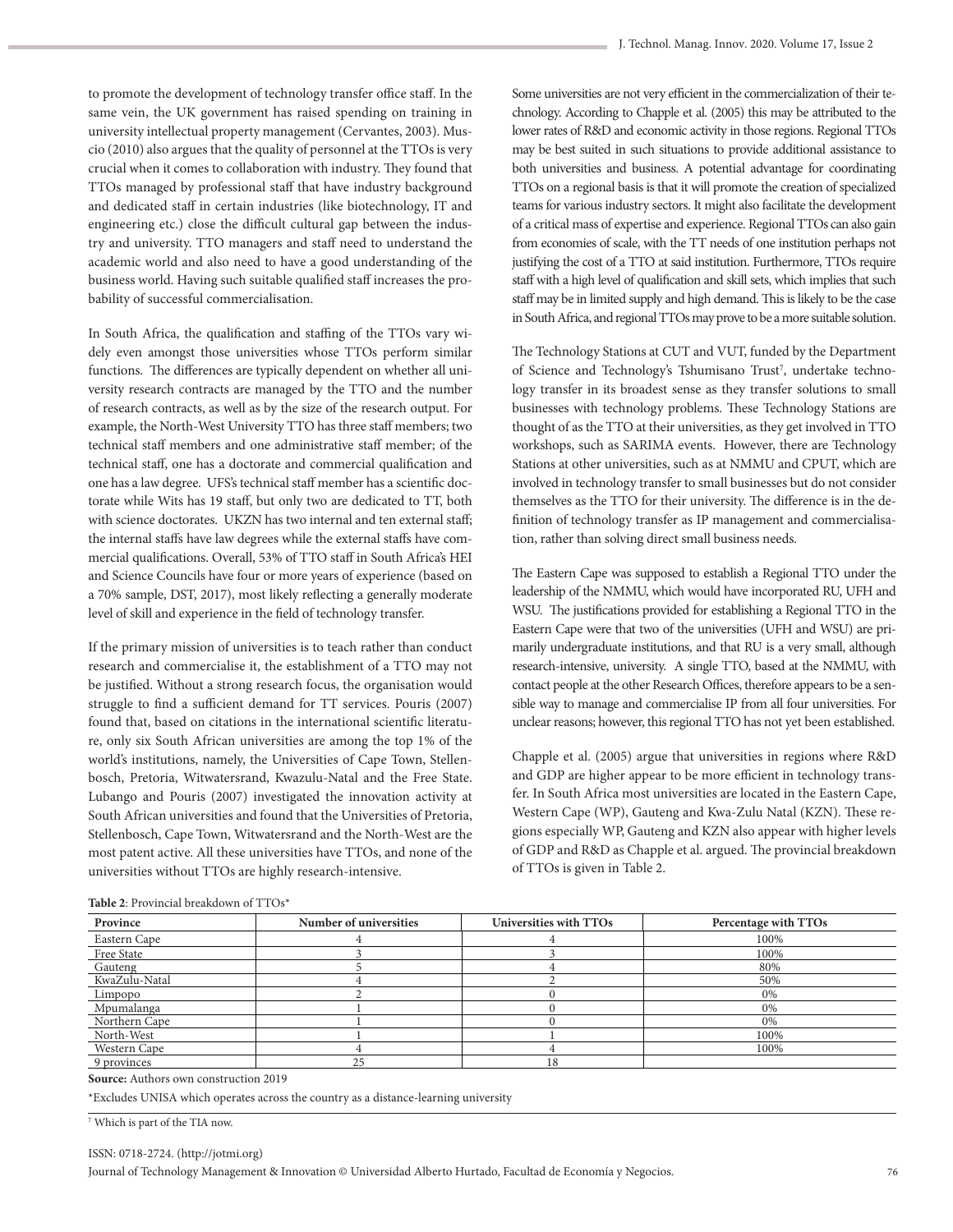Ignoring the provinces with one university, of the five provinces with 3 or 4 universities, only one, the Western Cape, have a TTO at all universities. Gauteng has TTOs at 80% of universities whilst KwaZulu-Natal has TTOs in half of their universities and the Free State and Eastern Cape have only one TTO. However, the Free State's two universities without TTOs have Technology Stations acting as TTO-type structures, so it could be argued that all the Free State universities have TTOs.

Including the limited TTO structures at WSU and UFH as well as the Free State's Technology Stations as TTOs, then only six universities (excluding UNISA) do not have any form of TTO: UniZul, UNIVEN, UL and MUT. Table 3 lists those institutions which do not have a TTO. Currently there are six universities in South Africa which do not have a TTO.

**Table 3:** South African Universities without TTOs

| University                                               | <b>Status</b> |
|----------------------------------------------------------|---------------|
| No TTO but has contact for IP                            |               |
| Mangosuthu University of Technology (MUT)                | None          |
| No contact details                                       |               |
| University of Venda (UNIVEN)                             | None          |
| University of Limpopo (UL)                               | None          |
| Sol Plaatje University (SPU)                             | None          |
| University of Mpumalanga (UMP)                           | None          |
| Sefako Makgatho Health Sciences University (SMU)<br>None |               |
| Counsel Authorization construction 2010                  |               |

**Source:** Authors own construction 2019

**Table 4** Science Councils and their TTOs

| The Public Research Organisations and TTO models                  |
|-------------------------------------------------------------------|
| The public research organizations, according to the Department of |
| Science and Technology (www.dst.gov.za) are:                      |
| Africa Institute of SA (AISA)                                     |
| Agricultural Research Council (ARC)                               |
| Council for Geoscience (CGS)                                      |
| Council for Mineral Technology (Mintek)                           |
| Council for Scientific and Industrial Research (CSIR)             |
| Human Science Research Council (HSRC)                             |
| Medical Research Council (MRC)                                    |
| National Facilities falling under Management of the NRF:          |
| South African Astronomical Observatory (SAAO)                     |
| South African Institute for Aquatic Biodiversity (SAIAB)          |
| HartRao (Hartbeeshoek Radio Astronomy Observatory)                |
| Hermanus Magnetic Observatory (HMO)                               |
| Standards South Africa (stanza)                                   |
| Marine and Coastal Management                                     |
| National Institute of Virology (NIV)                              |
| National Health Laboratory Service (NHLS)                         |
| South African National Energy Research Institute (SANERI)         |
| Meraka Institute                                                  |
| South African Environmental Observatory Network (SAEON)           |
| South African Biodiversity Information Facility (SABIF)           |

It would not be appropriate for many of these organisations to have a TTO as they do not perform the type of research and development that is appropriate for IP protection and commercialisation. A subset of these PROs is the Science Councils, which are established by Acts of Parliament. Two of the Science Councils (NRF and SABS) are not in the list above although Standards South Africa was previously part of the SABS. Table 4 lists the Science Councils, according to the National Advisory Council on Innovation, and their purpose and TTO status.

| <b>Science Council</b>                                   | Purpose                                                                                                                                                        | <b>TTO Status</b>                                                                                                                                  |  |  |
|----------------------------------------------------------|----------------------------------------------------------------------------------------------------------------------------------------------------------------|----------------------------------------------------------------------------------------------------------------------------------------------------|--|--|
| Africa Institute of SA (AISA)                            | Research and policy development support with focus on Africa.                                                                                                  | No TTO. Public dissemination of research results more appropriate.                                                                                 |  |  |
| Agricultural Research Coun-<br>cil (ARC)                 | Conduct agricultural research, development and technology<br>transfer to promote agriculture and industry.                                                     | Have Executive Director: Technology Transfer but do not have<br>organised approach to IP management; not involved in TTO ac-<br>tivities of SARIMA |  |  |
| Council for Geoscience<br>(CGS)                          | Develop and publish world-class geoscience knowledge pro-<br>ducts and provide geoscience-related services to the South<br>African public and industry.        | Do not appear to have TTO or senior manager responsible for<br>technology transfer. May be more appropriate to disseminate re-<br>sults publicly.  |  |  |
| Council for Mineral Techno-<br>logy (Mintek)             | Promote mineral technology and foster the establishment<br>and expansion of mineral industries and products.                                                   | No TTO but certain staff members involved in TTO activities of<br>SARIMA; feel that TTO should be established.                                     |  |  |
| Council for Scientific and<br>Industrial Research (CSIR) | Undertake directed and multidisciplinary research, techno-<br>logical innovation and industrial and scientific development.                                    | Have TTO reporting to CSIR Group Executive for R&D Outco-<br>mes and Strategic Human Capital Development.                                          |  |  |
| Human Science Research<br>Council (HSRC)                 | Conduct large-scale, policy-relevant, social-scientific pro-<br>jects which support development nationally.                                                    | No TTO. Public dissemination of research results more appro-<br>priate.                                                                            |  |  |
| Medical Research Council<br>(MRC)                        | Promote the improvement of the health and the quality of<br>life of the population of South Africa through research, de-<br>velopment and technology transfer. | Have TTO (MRC Innovation Centre) reporting to Executive Di-<br>rector: Technology and Innovation.                                                  |  |  |
| National Research Founda-<br>tion NRF)                   | Support and promote research through funding, human re-<br>source development and the provision of the necessary re-<br>search facilities.                     | Not appropriate. Provides funding for universities and other re-<br>search organisations.                                                          |  |  |
| South African Bureau of<br>Standards (SABS)              | Promote and maintain standardisation and quality in con-<br>nection with commodities and the rendering of services.                                            | No TTO.                                                                                                                                            |  |  |
| South African Nuclear Ener-<br>gy Corporation (NECSA)    | Primary function is to conduct and initiate R&D in the field<br>of nuclear energy, radiation science and related technologies.                                 | No TTO, but has two subsidiaries through which it conducts bu-<br>siness (NTP Radioisotopes SOC Ltd and Pelchem SOC Ltd)                           |  |  |
| Water Research Commission<br>(WRC)                       | Amongst others, the WRC stimulates and funds into water<br>research.                                                                                           | The Water "Tech Transfer Office" was established to conduct TT<br>for the WRC.                                                                     |  |  |

**Source:** Authors own construction 2020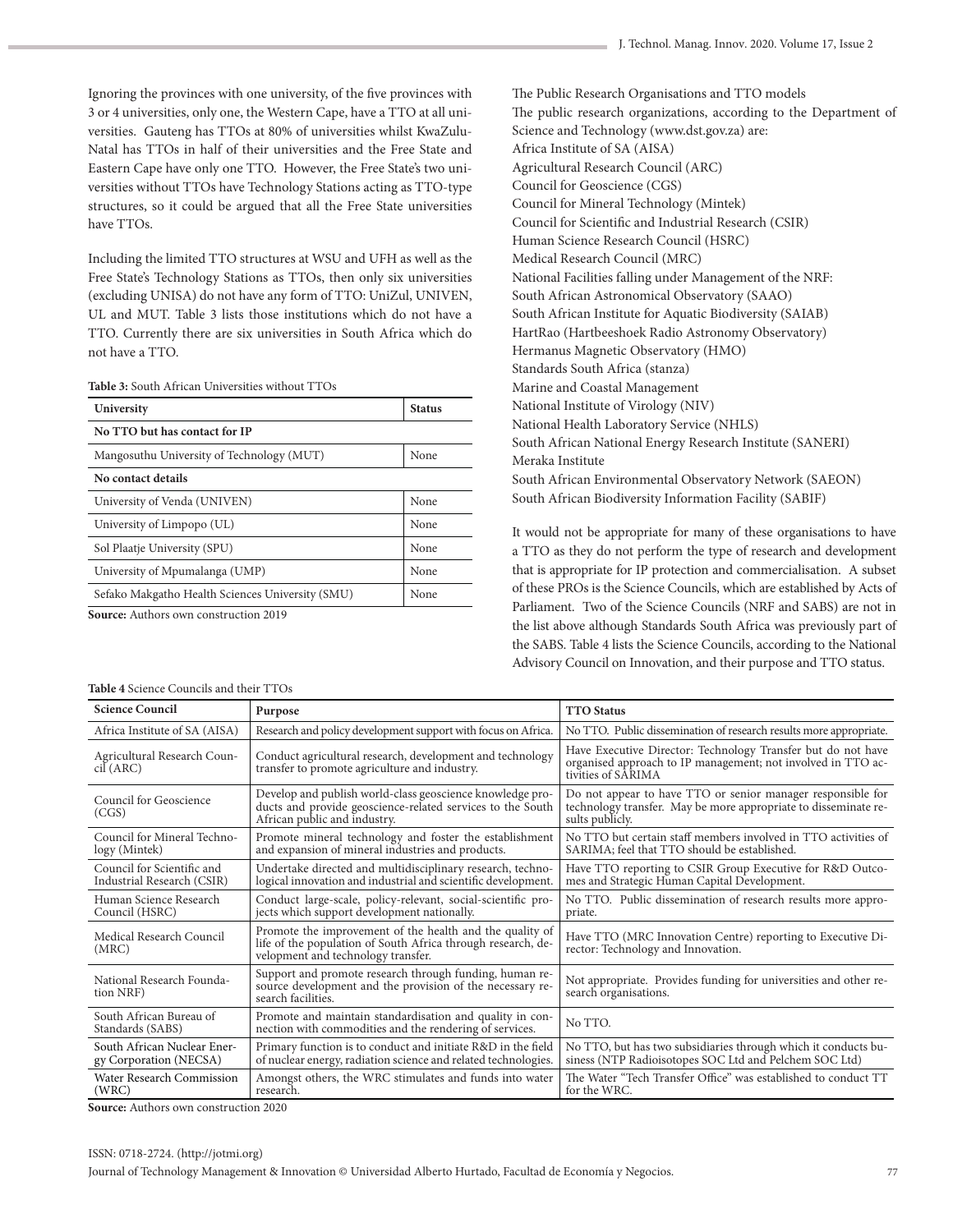Of the nine science councils, three (ARC, CSIR and MRC) have a TTO or related activity and five (AISA, CGS, HSRC, NRF and SABS) do not have a TTO and it is probably not appropriate for them to have one. Mintek is the only science council that undertakes the type of research that requires a TTO for IP protection and commercialisation but does not yet have one.

## The TTOs that exist are all institutional offices funded by the relevant organisation itself.

Two other bodies that are part of the National System of Innovation but fall outside of the Science Council system must be mentioned, namely the South African Energy Development Institute (SANEDI, previously known as SANERI), and the Water Research Commission (WRC). SANEDI is listed as a public research organisation by DST but is not a Science Council and exists as a company. However, it is the public entity entrusted with the coordination and undertaking of public interest energy research, development and demonstration. It does not have a TTO, yet owns or shares ownership of IP related to the projects it funds. The WRC, established by the Water Research Act under the Department of Water Affairs and Forestry, supports and funds water research and development as well as the building of a sustainable water research capacity in South Africa. The WRC has a TTO, which aims to protect and commercialise IP funded by the WRC (www.wrc.org.za, accessed on 22 June 2020)

There are some similarities and differences between the universities and PROs in terms of setting, funding and the reporting lines. Only three university TTOs (SUN, UKZN and Wits) are external companies, although UKZN has an internal office as well, and only three (UKZN, Wits and DUT) perform several functions. At the PROs, the TTOs are all internal offices. Furthermore, only two university TTOs are self-funded and others are institutionally funded. The TTOs that exist at PROs are all institutional offices funded by the organization itself.

#### **5. An overview of TTOs' performance in South Africa**

In this section, we looked at the TTO performance in South Africa including disclosures, number of technologies managed by TTOs, new patent applications, published PCTs applications and start-up/spinout companies from the universities in South Africa. All mentioned indicators provide a clear indication of performance and innovation levels of the TTOs in South Africa.

Table 5 presents the total number of disclosures, the number of technologies managed by TTOs and new patent applications in South Africa between 2008 and 2014 for 22 universities as reported by DST (2017). Disclosures increased by 122% from 138 to 306 over this time period, whilst the number of technologies managed by the TTOs increased by 192% from 426 to 1244 and new patent applications improved by 110% from 103 to 216.

**Table 5:** Disclosures, number of technologies managed by TTOs and new patent applications (between 2008 and 2014)

| Year           | <b>Disclosures</b> | Number of Technologies managed by TTO | Number of new patent applications |
|----------------|--------------------|---------------------------------------|-----------------------------------|
| 2008           | 138                | 426                                   | 103                               |
| 2009           | 181                | 507                                   | 146                               |
| 2010           | 210                | 600                                   | 143                               |
| 2011           | 265                | 962                                   | 169                               |
| 2012           | 229                | 1056                                  | 205                               |
| 2013           | 259                | 1142                                  | 209                               |
| 2014           | 306                | 1244                                  | 216                               |
| Number of TTOs | 22                 | 21 up to 2010; 22 thereafter          | 22                                |

**Source:** DST 2017: 29-30

Over this same period (2008-2014), IP transactions and revenue also increased. IP transactions are defined as legal agreements that are reached with third parties whereby the agents involved agree to transfer ownership of certain rights. These third parties are normally able to commercialize the IP in question. The two main ways of transferring these rights are via options where the partner may be granted the right to preferential options in future and licenses, where the third party is given rights to use IP or specified technologies in agreed upon countries or regions.

Moreover, DST (2017: 36-38) found that the total number of IP licenses between 2008 and 2014 amounted to 144, or approximately 20 IP transactions per year. In revenue terms, this amounted to R229,8 million over the 2008-2014 period, or nearly R33 million per year. Two points worth noting, however, is that four institutions consistently accounted for 88% or more of the total IP revenue annually. This could be due to a variety of factors such as maturity and capacity of the TTO, research focus of institution, or other issues which needs further investigation. In addition, the actual current TT operational and IP expenditure far exceed actual revenues earned. If one considers the data for the latest year available, 2014, the TT operation costs amounted to R109 million whereas the actual revenues amounted to R35.6 million. Whilst the total net benefit of TT may exceed the revenue data shown here, it is clear that even though disclosures, number of patents, licenses issued has improved, more needs to be done to increase revenue for TTOs to be sustainable at the aggregate level based on the available data.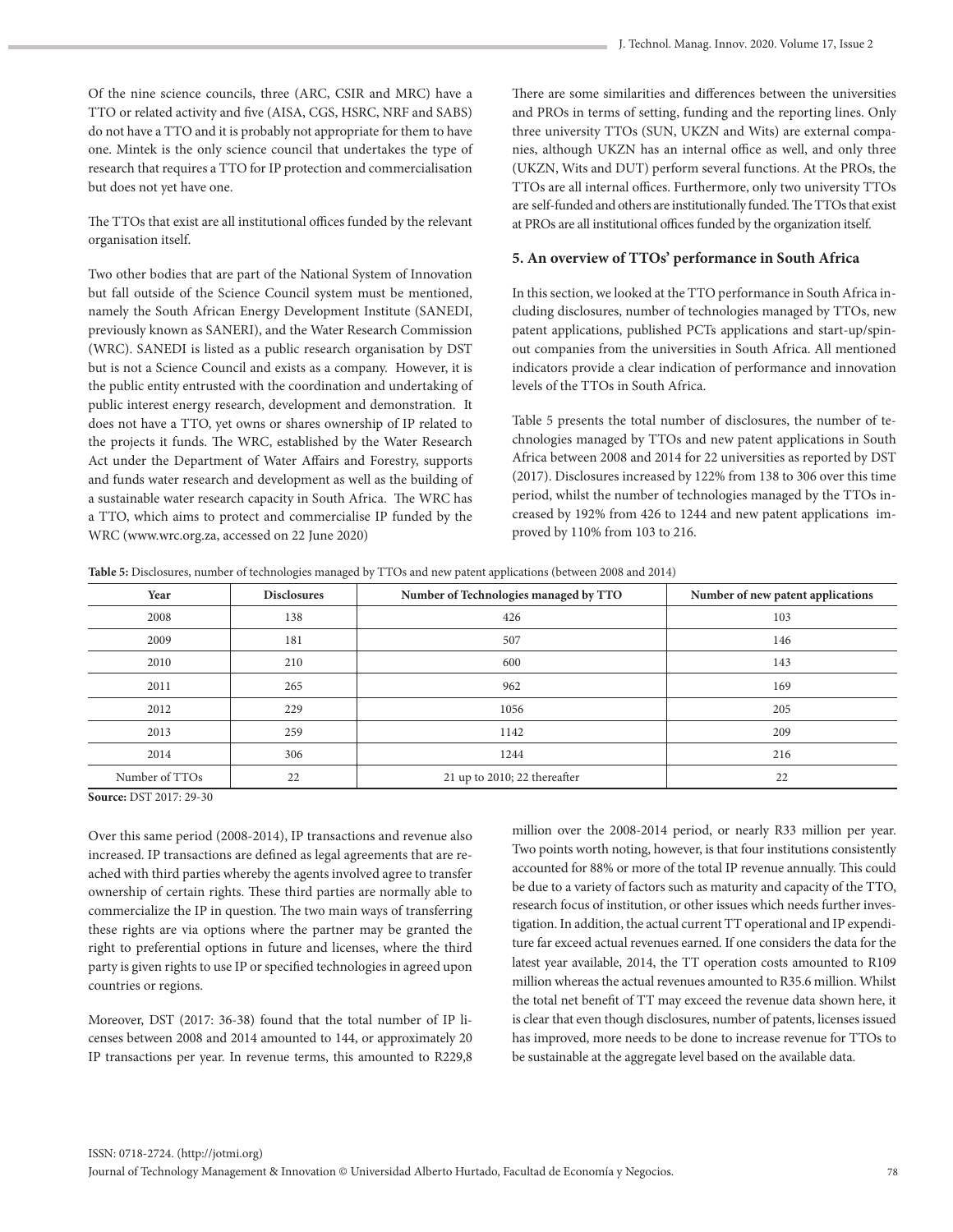The aforementioned conclusions are endorsed when one considers the Patent Cooperation Treaty (PCT), an international patent law treaty signed in 1970. It provides a unified procedure for the filing patent applications for the protection of inventions in each of its contracting states. A patent application filed under the PCT is referred to as a PCT application. This is a powerful, comparable indicator of innovation activity at an institution. Table 6, Table 7 and Figure 1 shows the published PCT applications done by university and public research institutions between 2009 to 2015 and 2017 to 2019. Most of the applications were made by Stellenbosch University, followed by UCT, the CSIR and the University of Witwatersrand.

**Figures**

**Table 6:** Published PCTs Applications for the period of 2009-2015

| <b>Institutions/Public Research Organisations</b> | <b>Applications</b> |
|---------------------------------------------------|---------------------|
| Medical Research Council                          | 8                   |
| Tshwane University of Technology                  | 9                   |
| University of Western Cape                        | 10                  |
| Nelson Mandela Metropolitan University            | 11                  |
| University of the Free State                      | 11                  |
| University of KwaZulu-Natal                       | 17                  |
| University of Pretoria                            | 22                  |
| North West University                             | 25                  |
| University of the Witwatersrand                   | 58                  |
| <b>CSIR</b>                                       | 58                  |
| University of Cape Town                           | 66                  |
| Stellenbosch University                           | 84                  |

Source: Developed by the authors based on https://www.innovus.co.za/media/documents/The\_University\_Technology\_Fund\_2016-5.pdf, accessed on 8 April 2020.



**Source:** Developed by the authors based on https://www.innovus.co.za/media/documents/The\_University\_Technology\_Fund\_2016-5.pdf, accessed on 8 April 2020.

**Table 7:** PCT Top Applicants (Only Public Research Organizations and Higher Educations) after 2016

| <b>Applicants</b>               | 2017 | 2018 | 2019 |
|---------------------------------|------|------|------|
| University of Cape Town         | 10   | 11   | 18   |
| Stellenbosch University         | 10   | 2    | 17   |
| <b>CSIR</b>                     |      | 8    | 9    |
| University of Pretoria          | 8    | 4    | 5    |
| University of the Witwatersrand | 10   | 4    | 4    |
| University of Johannesburg      |      |      | 3    |

**Source:** Developed by the authors based on https://www.wipo.int/ipstats/en/ statistics/country\_profile/profile.jsp?code=ZA, accessed on 9 April 2020.

Another important indicators is to look at the number of start-ups created by the universities. University spin-offs (also called university entrepreneurship, academic spin-offs and academic entrepreneurship) has been studied by many researchers in South Africa (see for instance Jafta and Uctu, 2013; Rorwana and Tengeh, 2015; Urban and Chanston, 2019) and is seen as an important factor that promotes innovation.

According to the FIN24 (2015), 59% of South African start-ups are based in the Western Cape, with Gauteng hosting 29% of start-ups in the country in second place. This data may well be linked to the effectiveness of the TTOs at Stellenbosch University and UCT in the Western Cape, and Wits in Gauteng.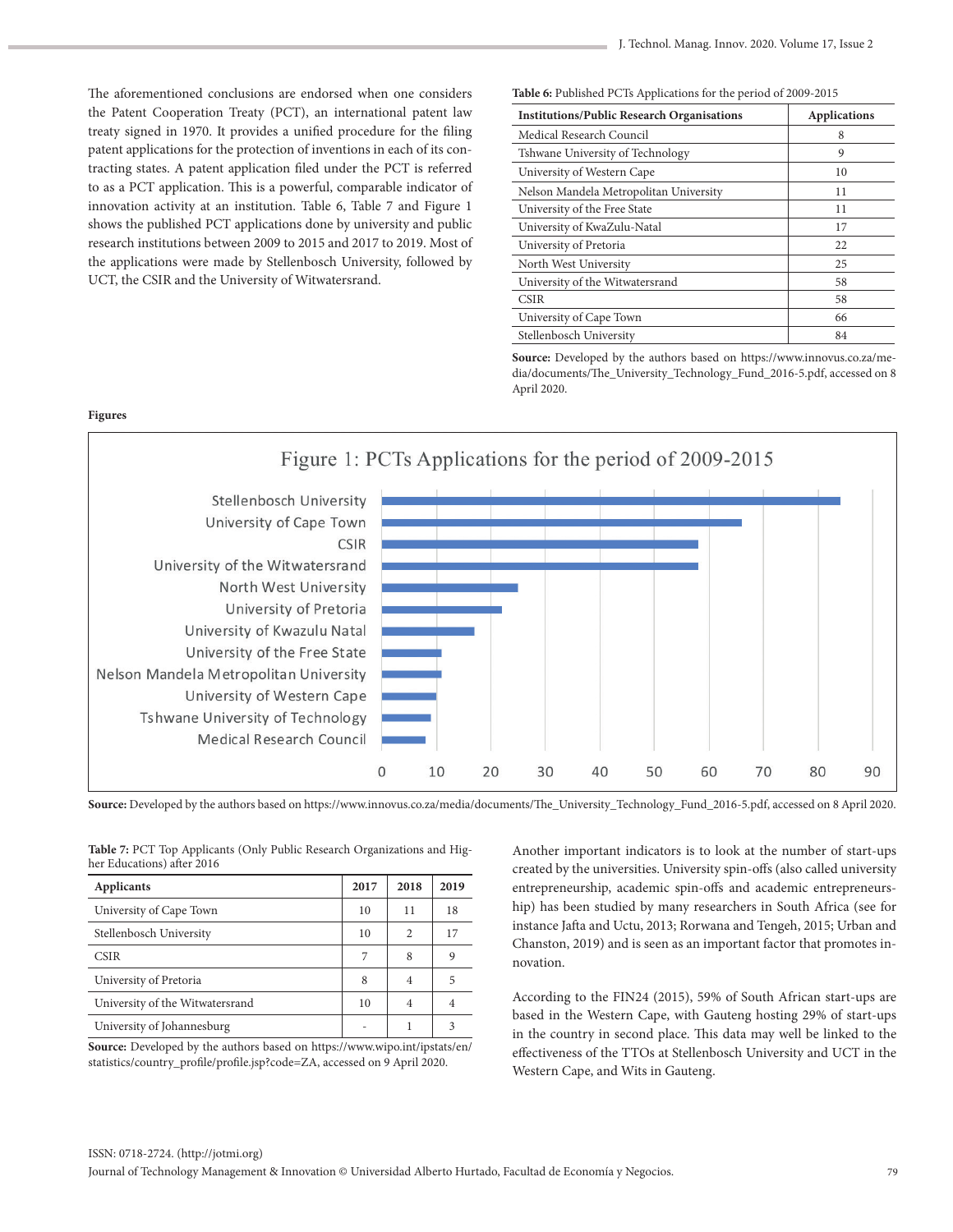Table 8 lists the number of spin-out companies from selected universities, namely Stellenbosch University, University of Cape Town, and Nelson Mandela Metropolitan University. These universities were selected as the relevant websites for other universities did not clearly identify their spin-out companies. From Table 8 it is clear that UCT

and Stellenbosch University's early start to their TTOs has played itself into a crucial advantage. This is likely one of the reasons why they have the highest number of spin-off companies created in South Africa, with an apparent specialty in the fields of biotechnology, IT, and biomedical start-ups

|  |  | Table 8: Spin-Out Companies from selected universities |
|--|--|--------------------------------------------------------|
|--|--|--------------------------------------------------------|

| $\mathbf{r}$<br>$\overline{1}$<br>University | <b>TTO</b>                                            | <b>Spin-Out Companies</b>                                                                                                                                                                                                                                                                                                                                                                                                                                                                                                                                                                                                                                                                                                                                                  |
|----------------------------------------------|-------------------------------------------------------|----------------------------------------------------------------------------------------------------------------------------------------------------------------------------------------------------------------------------------------------------------------------------------------------------------------------------------------------------------------------------------------------------------------------------------------------------------------------------------------------------------------------------------------------------------------------------------------------------------------------------------------------------------------------------------------------------------------------------------------------------------------------------|
| Stellenbosch University                      | Innovus <sup>8</sup>                                  | 1.<br>AFRICAN SUN MeDIA<br>2.<br>AxioVR (Pty) Ltd<br>3.<br>Bridgiot (Pty) Ltd<br>Cargo Telematics<br>4.<br>CubeSpace (Pty) Ltd<br>5.<br>6.<br>CUSTOS Technologies (Pty) Ltd<br>7.<br>GeoSmart<br>GeoSUN Africa<br>8.<br>9.<br>Maties Gymnasium<br>SEIN Media (Pty) Ltd<br>10.<br>Sharksafe Barrier<br>11.<br>12.<br>Stellenbosch University Executive Development (Pty) Ltd (USB ED)<br>13. LaunchLab <sup>9</sup><br>14. Sun Magnetics (Pty) Ltd<br>The Stellenbosch Nanofiber Company (SNC)<br>15.<br>Unistel Medical Laboratories (UML) (Pty) Ltd<br>16.                                                                                                                                                                                                                |
| University of Cape Town                      | Research Contracts<br>and Innovation <sup>10,11</sup> | 1.<br>Antrum Biotech<br>2.<br>Cape Carotene<br>3.<br>CapeRay<br>4.<br>Cell - Life<br>5.<br>Elemental Numerics (Pty) Ltd (previously Elemental Technologies IP Holdings)<br>Hot Platinum<br>6.<br>7.<br>NRI (Nurture Restore Innovate)<br>8.<br><b>PST</b> Sensors<br>9.<br>Seraptix CC<br>Tuluntulu<br>10.<br>CURIT Biotech South Africa (Pty) Ltd<br>11.<br>12. Abalobi NPC<br>13. AngioDesign<br>14. Cape Catalytix (Pty) Ltd<br>15. DroneSAR<br>16. HyPlat (Pty) Ltd<br>17. Nautilus Technologies Inc.<br>18. Nisonic AS<br>19. Lumkani (Pty) Ltd<br>20. Attri Orthopedics (Pty) Ltd<br>Dream Haven (Pty) Ltd<br>21.<br>22.<br>Cape Bio Pharms (Pty) Ltd<br>23. Impulse Biomedical<br>Strait Access Technologies (Pty) Ltd<br>24.<br>25.<br>Isiqu Orthopedics (Pty) Ltd |
| Nelson Mandela Metropoli-<br>tan University  | the Innovation Office <sup>12</sup>                   | Kelly Mae Dillon<br>1.<br>MaXhosa<br>2.<br>3.<br>MooiMooii<br>4.<br>Roses<br>5.<br>Rubber Nano Products<br>6.<br>SunTestLab <sup>™</sup><br>7.<br>Twerly <sup>®</sup><br>8.<br>WeldCore®                                                                                                                                                                                                                                                                                                                                                                                                                                                                                                                                                                                   |

**Source:** Developed by the authors based on https://www.innovus.co.za/, www.rci.uct.ac.za and http://innovolve.co.za, April 2020

8 https://www.innovus.co.za/spin-out-companies.html, accessed on 8 April 2020

9 LaunchLab act as an accelerator and promotes on-campus entrepreneurship by offering networking opportunities, mentoring and competitive rental rates in a businessfriendly environment. The LaunchLab acts as a platform for spin-out companies from universities, as well as student and external (non-university) entrepreneurs. LaunchLab has 19 orbit companies (companies in orbit have graduated from the Launchlab's programmes and facilities into their own space) and 26 current companies (http://www. launchlab.co.za/, accessed on 8 April 2020).

10 http://www.rci.uct.ac.za/rcips/innovation\_achievements/spinout\_companies, accessed on 8 April 2020

<sup>11</sup> Seraptix CC, Cape Carotene (Pty) Ltd and Isiqu Orthopedics (Pty) Ltd (Ceased operation). Of 22 companies, UCT has Equity on 13 companies.

<sup>12</sup> University created a company called Innovolve which is the commercialization company of the Nelson Mandela University. Working closely with the Innovation Office, Innovolve drives commercialization of the University's innovations through the licensing of IP and the establishment of spin-out companies (http://innovolve.co.za/about-us/, accessed on 9 April 2020).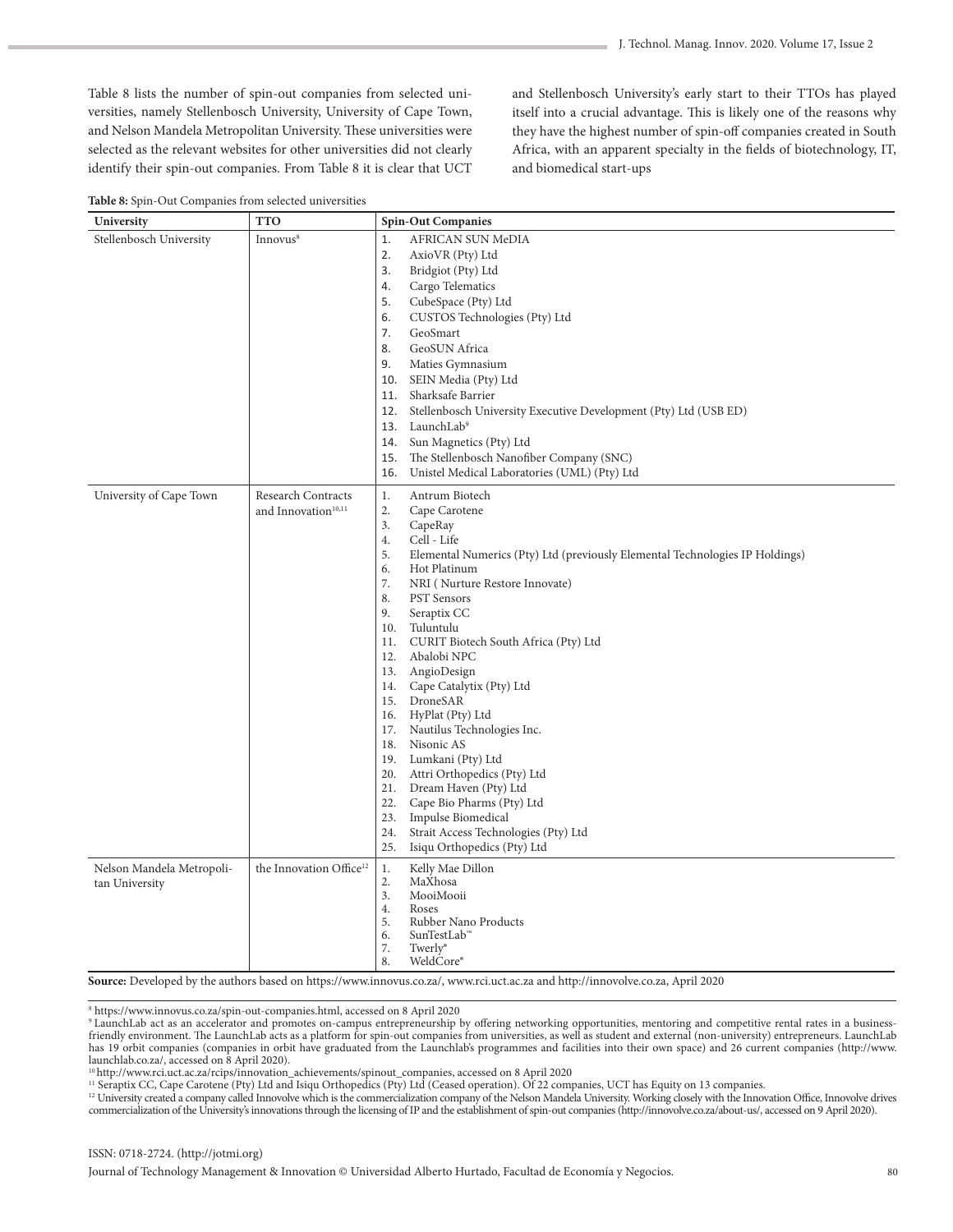#### **6. Conclusion and recommendation**

Given the heightened interest in TT activities and public research organisations, this paper set out to describe the state of play with respect to the existence of TTOs in the South African context. In particular, the focus was on the models of TT employed by TTOs at universities and public research organisations. The legislation that enables and encourages TTOs is still fairly new to South Africa and it is therefore prudent to consider the section on the performance of the TTOs as a pre-legislation state of affairs.

After the legislation in South Africa, more technology transfer activities at universities and PROs are expected, with little empirical evidence to support this view currently. As such, it is necessary to point out that the legislation alone is not enough. Governmental policies will only reach their objectives if accompanied by mechanisms that stimulate cultural changes in the universities and the PROs environment and to the deepening of their understanding on the role of the universities and PROs in the innovation process.

Moreover, given the gap between TT operational expenditures and IP revenues, government and universities will need to carefully consider the funding models currently in place. So far twenty universities and three PROs have a TTO in South Africa. Out of the twenty TTOs at universities, only three (SUN, UKZN and Wits) are external, selffunded companies, although UKZN has an internal office as well, and only three (UKZN, Wits and DUT) perform numerous functions. At the PROs, the TTOs are all internal offices. TTOs that exist at PROs are all institutional offices funded by the organization itself.

Notwithstanding the challenges and newness of the legislation, the data collected from the universities' TTOs shows that technology transfer activity has increased significantly, with invention disclosures increasing from 138 in 2008 to 306 in 2014 and PCT applications filed increasing from 45 (in 2017) to 56 (in 2019). Additionally, there were significant increases in the creation of spin-out companies as well. This is mainly due to a newly formed TTO commercialising IP that had been developed in universities for a number of years.

#### **References**

Allessandrini M., K. Klose & M. Pepper (2013), University Entrepreneurship in South Africa: Developments in Technology Transfer Practices https://pdfs.semanticscholar.org/a623/e1d03f39ba75c9f9e420605161bffcdc627c.pdf?\_ ga=2.220671454.754877690.1586529996-958164854.1586529996, accessed on 8 April 2020

AUTM (2017a). About Technology Transfer. Available at https:// www.autm.net/autm-info/about-tech-transfer/about-technologytransfer/. accessed on 7 August 2017.

AUTM (2017b). Bayh-Dole Act. Available at https://www.autm.net/ advocacy-topics/government-issues/bayh-dole-act/ Accessed on 7 August 2017.

Cervantes M. (2003), "Academic Patenting: How universities and public research organizations are using their intellectual property to boost research and spur innovative start‐ups", http://www.wipo.int/sme/en/ documents/academic\_patenting.htm. Accessed on 7 August 2017.

Chapple, W., Lockett, A., Siegel, D., & Wright, M. (2005). Assessing the relative performance of UK university technology transfer offices: Parametric and non-parametric evidence. *Research Policy*, 34, 369–384.

Dos Santos M.E.R. & J.L.S. Rebolledo (2006). Management of Technology Transfer Offices: Lessons for Brazilian Universities. Pre-Conference Version prepared for Ethiopia Triple Helix Conference Transforming University-Industry Government Relations in Ethiopia, Addis Ababa, May 30 2006.

DST (2017). Inaugural Baseline Study: 2008-2014, https://www. sarima.co.za/wp-content/uploads/2019/02/IP-TT-baseline-surveyreport.pdf

DTI, (2017). The Department of Trade and Industry, Economic Empowerment. http://www.dti.gov.za/economic\_empowerment/bee.jsp, accessed on 19 September 2017.

Etzkowitz H., The evolution of technology transfer, in University Technology Transfer: The globalization of academic innovation edited by Shiri M. Breznitz, Henry Etzkowitz, Routledge, Sep 19, 2017

Feldman M. P. and S. M. Breznitz, The American experience in university technology transfer, in Learning to Compete in European Universities: From Social Institution to Knowledge Business edited by Maureen McKelvey and Magnus Holmén, Edward Elgar Publishing, Jan 1, 2010 p.166

Feldman M. and P. Clayton, The American experience in university technology transfer, in University Technology Transfer: The globalization of academic innovation edited by Shiri M. Breznitz, Henry Etzkowitz, Routledge, Sep 19, 2017

Friedman, J. & J. Silberman (2003). University Technology Transfer: Do Incentives, Management and Location Matter?. *Journal of Technology Transfer*, 28, 17-30.

Hayter C. S. and J. H. Rooksby, Policy advocacy and organizational change at the Association of University Managers (AUTM), in Research Handbook on Intellectual Property and Technology Transfer edited by Jacob H. Rooksby, Edward Elgar Publishing, Feb 28, 2020, p.139

Jafta, R. and Uctu, R. (2013), "Exploring Entrepreneurial Activity at Cape Town and Stellenbosch Universities, South Africa", *Industry and Higher Education*, Vol. 27, No.2, (April 2013): 117-128

King J. C. (2007). University Roles in Technological Innovation in California. Paper prepared for Salzburg Seminar No. 441, "From Lab to Market: Accelerating Research & Occasional Paper Series: CSHE.6.07, Innovation through University, Business, and Government Partnership", April 28 – May 3, 2007, Salzburg, Austria.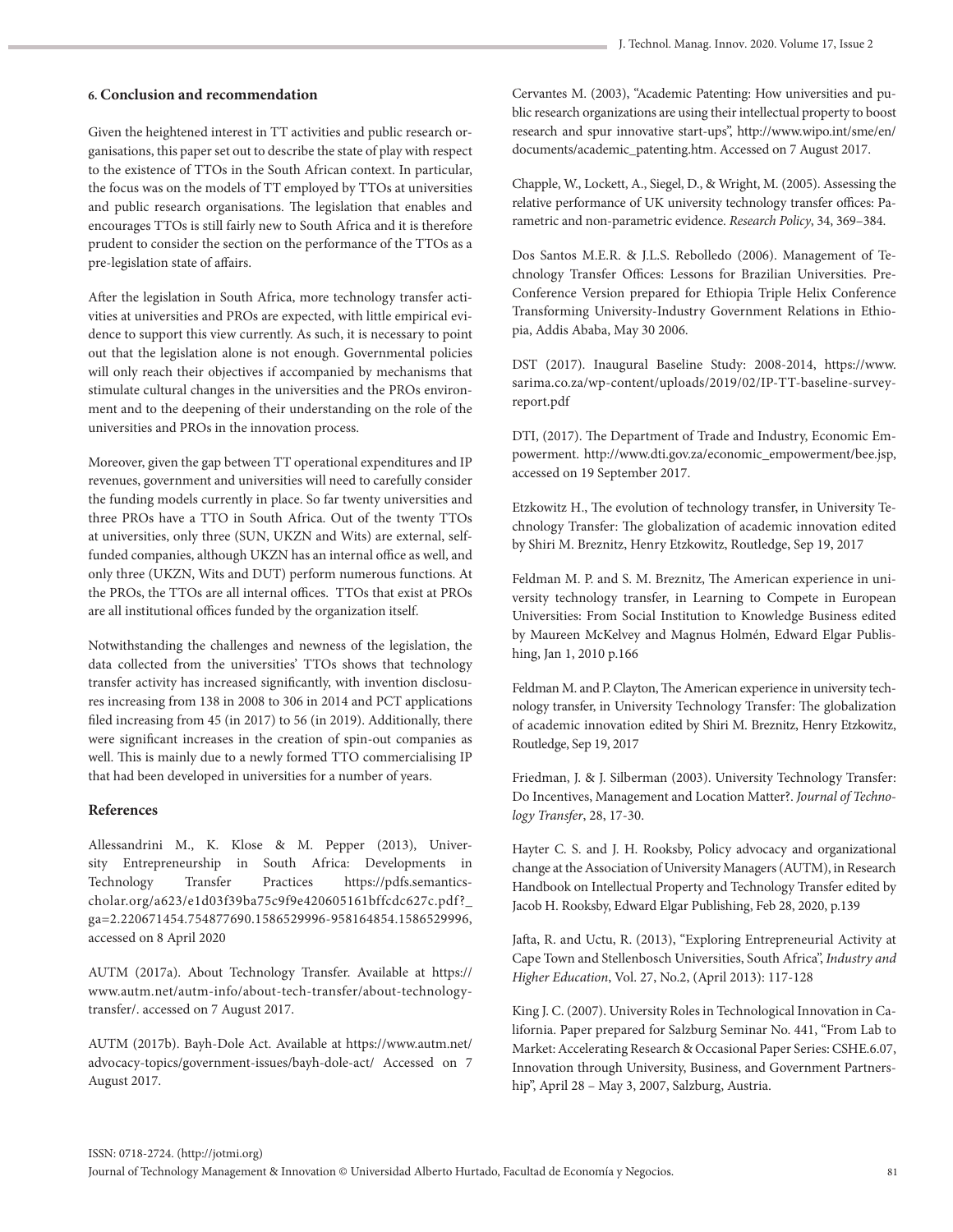Litan R. E., L Mitchell & E. J. Reedy (2007). Commercializing University Innovations: Alternative Approaches. Working Paper National Bureau of Economic Research May 2007, Electronic copy available at http://ssrn.com/abstract=976005. Accessed on 21 August 2017.

Lubango L. M. & A. Pouris (2007). Industry work experience and inventive capacity of South African academic researchers. *Technovation* 27 (2007) 788-796, doi:10.1016/j.technovation.2007.05.013.

Muscio A. (2010). What drives the university use of technology transfer offices? Evidence from Italy. *Journal of Technology Transfer* (2010) 35: 181 -202, doi:10.1007/s10961-009-9121-7.

Nelsen L (2007). *Ten Things Heads of Universities Should Know about Setting Up a Technology Transfer Office, In Intellectual Property Management in Health and Agricultural Innovation: A Handbook of Best Practices* (Eds. A Krattiger, RT Mahoney, L Nelsen, et al.). MIHR: Oxford, U.K., and PIPRA: Davis, U.S.A. Available online at www. ipHandbook.org.

Palmintera D., R. Hodgson, L. Tornatzky & E. X. Lin (2005). *Accelerating Economic Development through University Technology Transfer*. Based on: Report to the Connecticut Technology Transfer and Commercialization Advisory Board of the Governor's Competitiveness Council Executive Summary. Innovation Associates Inc., February 2005.

Phan P. H. & D. Siegel (2006). The Effectiveness of University Technology Transfer. *Entrepreneurship* Vol. 2, No 2 (2006), 77-144, doi: 10.1561/0300000006.

Pouris A. (2007). The international performance of the South African academic institutions: a citation assessment,. *High Education* (2007) 54:501–509, doi:10.1007/s10734-006-9034-4.

Rorwana A. N. and R. K. Tengeh (2015), The role of academic entrepreneurs in the process of technology transfer and commercialization: the case of a University of Technology in South Africa, *Environmental Economics* 6(4):25-37 · December 2015

Sampat B. N. & R. Nelson (1999). The Emergence and Standardization of University Technology Transfer Offices: A Case Study of Institutional Change. Prepared for 1999 Conference of the International Society for the New Institutional Economics (ISNIE). September 16- 18, 1999. World Bank, Washington, D.C.

Siegel D., D. Waldman & A. Link (2003). Assessing the Impact of Organizational Practices on the Relative Productivity of University Technology Transfer Offices: an Exploratory Study. *Research Policy*, Volume 32, Issue 1, 27-48.

Siegel D. S., R. Veugelers and M. Wright (2007), "Technology transfer offices and commercialization of university intellectual property: performance and policy implications", *Oxford Review of Economic Policy*, Volume 23, Number 4, 2007, pp.640–660

Snyder S., M. Johns, J. J. Mongan & J. R. Utaski (2003). *Accelerating Technology Transfer & Commercialization in the Life & Health Sciences*. Final Report of the Panel of Advisors on the Life Sciences, Ewing Marion Kauffman Foundation, 4801 Rockhill Road, Kansas City, Missouri, USA, August 2003.

So AD, Sampat BN, Rai AK, Cook-Deegan R, Reichman JH (2008). Is Bayh-Dole good for developing countries? Lessons from the US experience. *PLoS Biology* 6(10): e262. doi:10.1371/ journal.pbio.0060262.

Srivastava P. and S. Chandra (2012), "Technology Commercialization: Indian University Perspective", *Journal of Technology Management & Innovation* vol.7 no.4, 2012

https://scielo.conicyt.cl/pdf/jotmi/v7n4/art10.pdf accessed on 30 April 2020

Tahvanainen A. & R. Hermans (2008). Value Creation in the Interface of Industry and Academia – A Case Study on the Intellectual Capital of Technology Transfer Offices at US Universities. Helsinki: ETLA, the Research Institute of the Finnish Economy, 2008, 39 p. (Discussion Papers, ISSN 0781-6847; No. 1148).

The COGR-Council on Governmental Relations (1993). University Technology Transfer Questions and Answers. November 30, 1993 electronic copy available at: http://206.151.87.67/docs/BayhDoleQA.htm.

Uctu, R. and H. Essop (2013), "The Role of Government in Developing the Biotechnology Industry: A South African Perspective", *Prometheus: Critical Studies in Innovation, Vol. 31, No. 1, (March 2013): 21-33*

Uctu, R. and Jafta, R. (2014), "Spinning-Off or Licensing? The Case of Academic Technology Transfer at Two South African Universities", *Industry and Higher Education*, Vol. 28, No.2, (April 2014): 127-142.

Urban B, Chantson J (2019) Academic entrepreneurship in South Africa: testing for entrepreneurial intentions. *Journal of Technology Transfer* Springer, vol. 44(3), pages 948-980, June.

Univen (2015). *University of Venda Strategic Plan 2016-2020*. Electronic copy available at: http://www.univen.ac.za/wp-content/uploads/ docs/StrategicPlan2016\_2020lowres.pdf. Accessed on 12 October 2017.

Wolson R. (2007). The role of technology transfer offices in building the South African biotechnology sector: an assessment of policies practices and impact. *Journal of Technology Transfer* (2007) 32:343– 365, doi:10.1007/s10961-006-9027-6.

Young T. A. (2005). Academic Technology Transfer, *International Journal of Intellectual Property Law, Economy and Management* 1 (2005) 13-18.